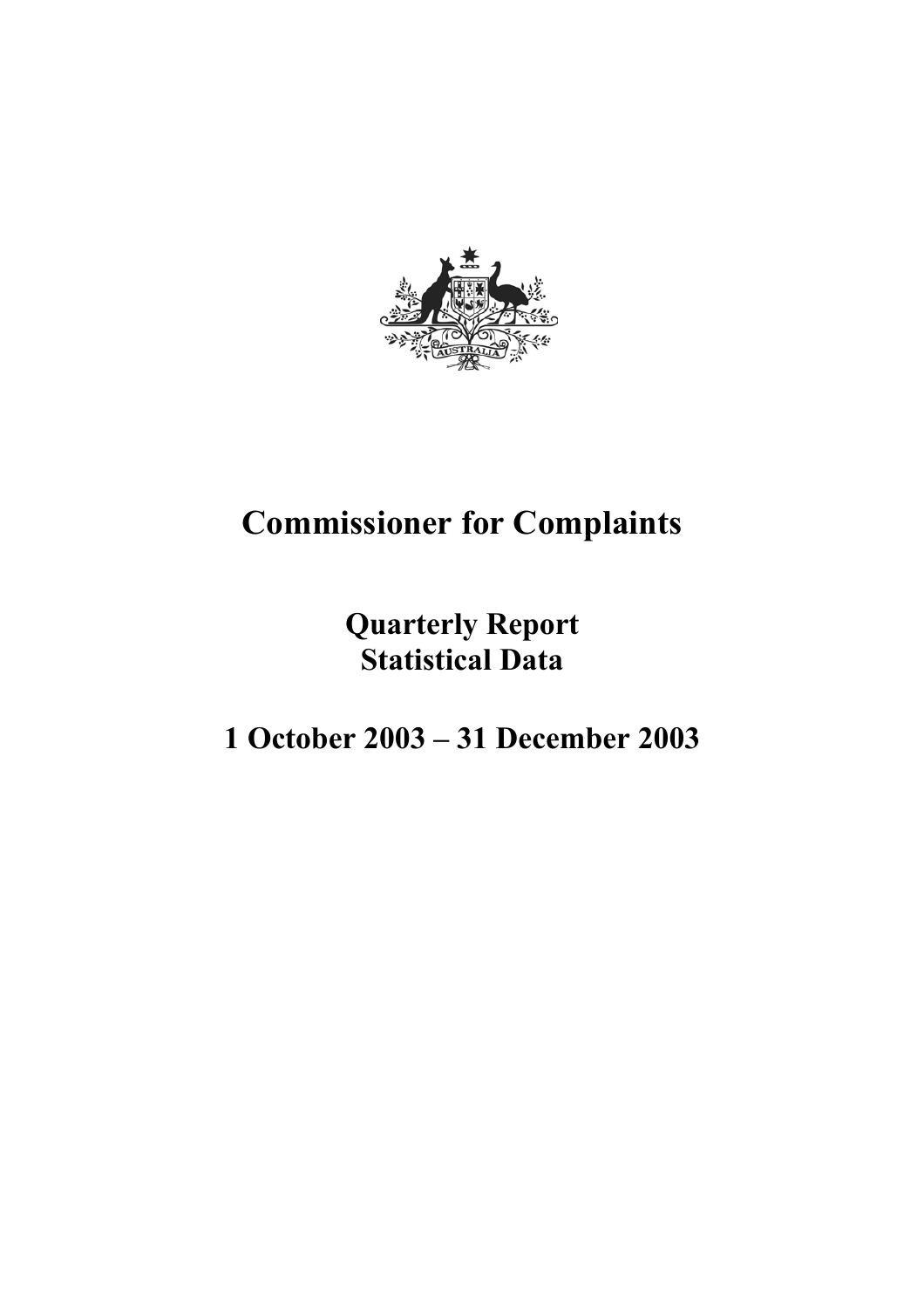# **Contents**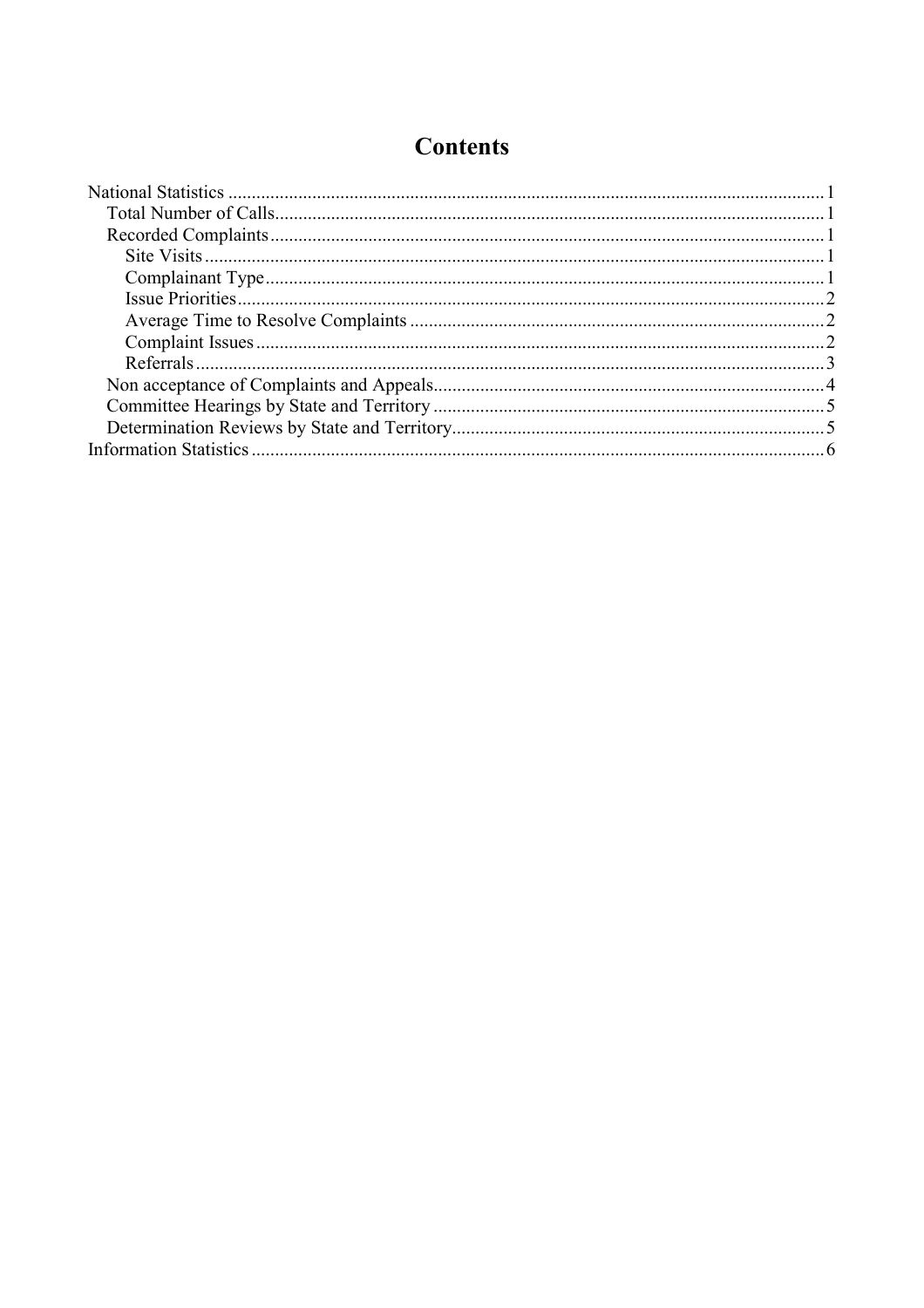## **National Statistics**

The statistical information for the following graphs is derived from various reporting elements of the Complaint Resolution Database.

## **Total Number of Calls**

During this reporting period the Scheme dealt with a total of 1710 calls. The following figure shows the breakdown of calls recorded in each jurisdiction during the reporting period, that is the number of complaints, information and feedback calls, shown as a percentage of the total 1710 calls recorded nationally.



**Fig 1: Total Number of Calls by Jurisdiction**

Of the 1710 calls recorded, 238 (14 per cent) were registered as complaints and 1472 (86 per cent) were registered as information calls.

### **Recorded Complaints**

The majority of the 238 complaints recorded during the reporting period related to aged residential care services, however, four complaints (2 per cent) related to community aged care packages. As in previous reports, the relatives of residents (65 per cent) lodged the majority of complaints recorded nationally. Across Australia nine per cent of complaints were lodged by staff of aged care services and eight per cent by residents or care recipients. Six per cent were lodged by ex-staff. Friends lodged three per cent of complaints. Advocates lodged one per cent of complaints. Six per cent of complaints were listed as being lodged by 'others', and two per cent were registered as 'unknown'.

#### **Site Visits**

During the reporting period the database records that officers undertook a total of 88 site visits either as part of the preliminary assessment or ongoing management of the issues raised.A total of 80 facilities were visited and issues relating to 91 individual complaints were discussed.

#### **Complainant Type**

Of the 238 complaints recorded nationally during the reporting period, 180 (76 per cent) were registered as open complaints, 32 (13 per cent) as confidential complaints and 26 (11 per cent) as anonymous complaints.

Note that a proportion of complainants who initially lodge a confidential complaint with the Scheme subsequently amend the status of their complaint and request that the issues being dealt with are managed as an open complaint.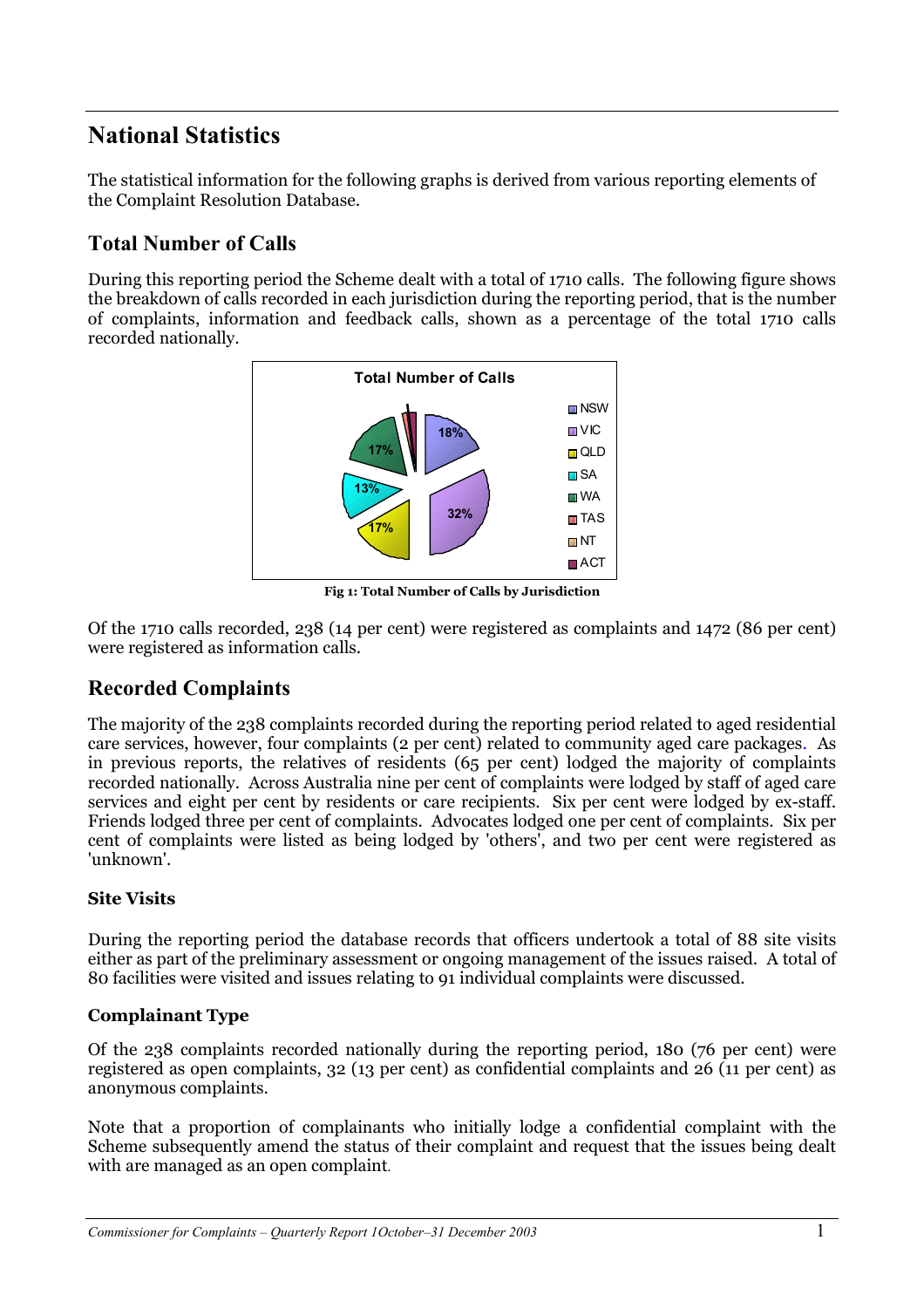

**Fig 2: Complainant Type and Volume**

#### **Issue Priorities**

Complaints are assessed as either urgent or complex. During the reporting period five issues were assessed as urgent. A further 173 complaints were assessed as complex.

#### **Average Time to Resolve Complaints**

The database provides information regarding new cases both received and finalised within a period. During the reporting period the Scheme finalised 93 cases. The average number of days to finalise complaints received within the reporting period was 28.7 days.

At the end of the reporting period the data show that, nationally, 16 per cent of cases were incomplete, 29 per cent were ongoing, 42 per cent had been finalised and 13 per cent had been withdrawn.



**Fig 3: Case Status: End of the reporting period**

#### **Complaint Issues**

The Scheme has identified 58 common issues that can be recorded in four main clusters, those being: administration, consumer rights, environment and level of care. The following figures show the seven top complaint issues in each category as a percentage of the national total. It should be noted that the statistics shown do not equal 100 per cent but are presented in this manner for ease of viewing. The groupings depicted here do not vary significantly from previous reporting periods.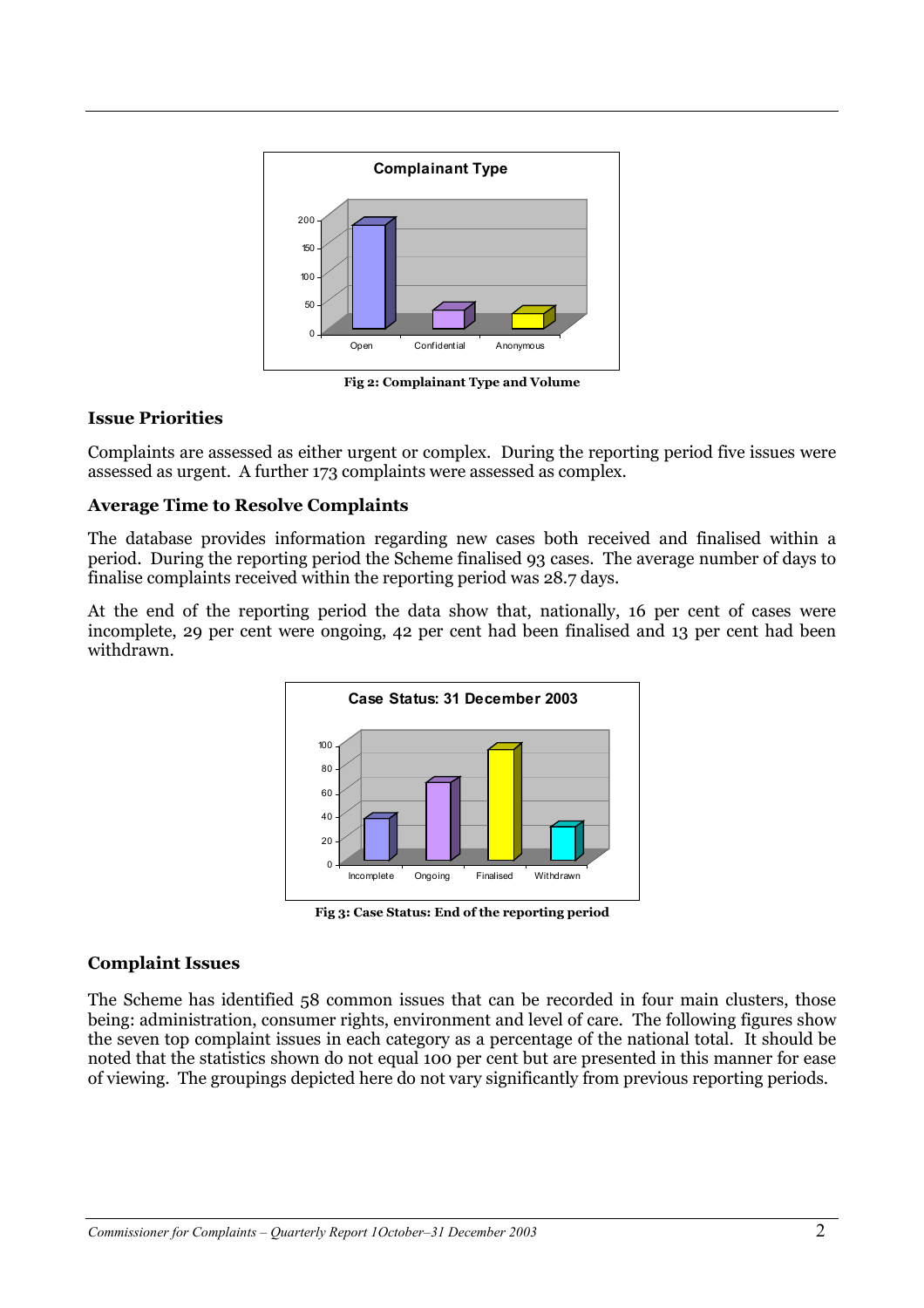





**Fig 6: Complaint Issues: Environment Fig 7: Complaint Issues: Level of Care** 

Figure 8 shows the eight most frequently recorded complaint issues, across the four groups, during this reporting quarter.



**Fig 8: Most frequently recorded complainant issues**

#### **Referrals**

The database identifies a total of 25 referrals made during the reporting period. The statistical report identifies that six complaint issues were referred to other sections of the Department for further action. Thirteen matters were referred to the Aged Care Standards and Accreditation Agency, two matters were referred to the police, three complaints were referred for mediation and one referral is recorded as 'other'. During this and the previous four quarterly reporting periods no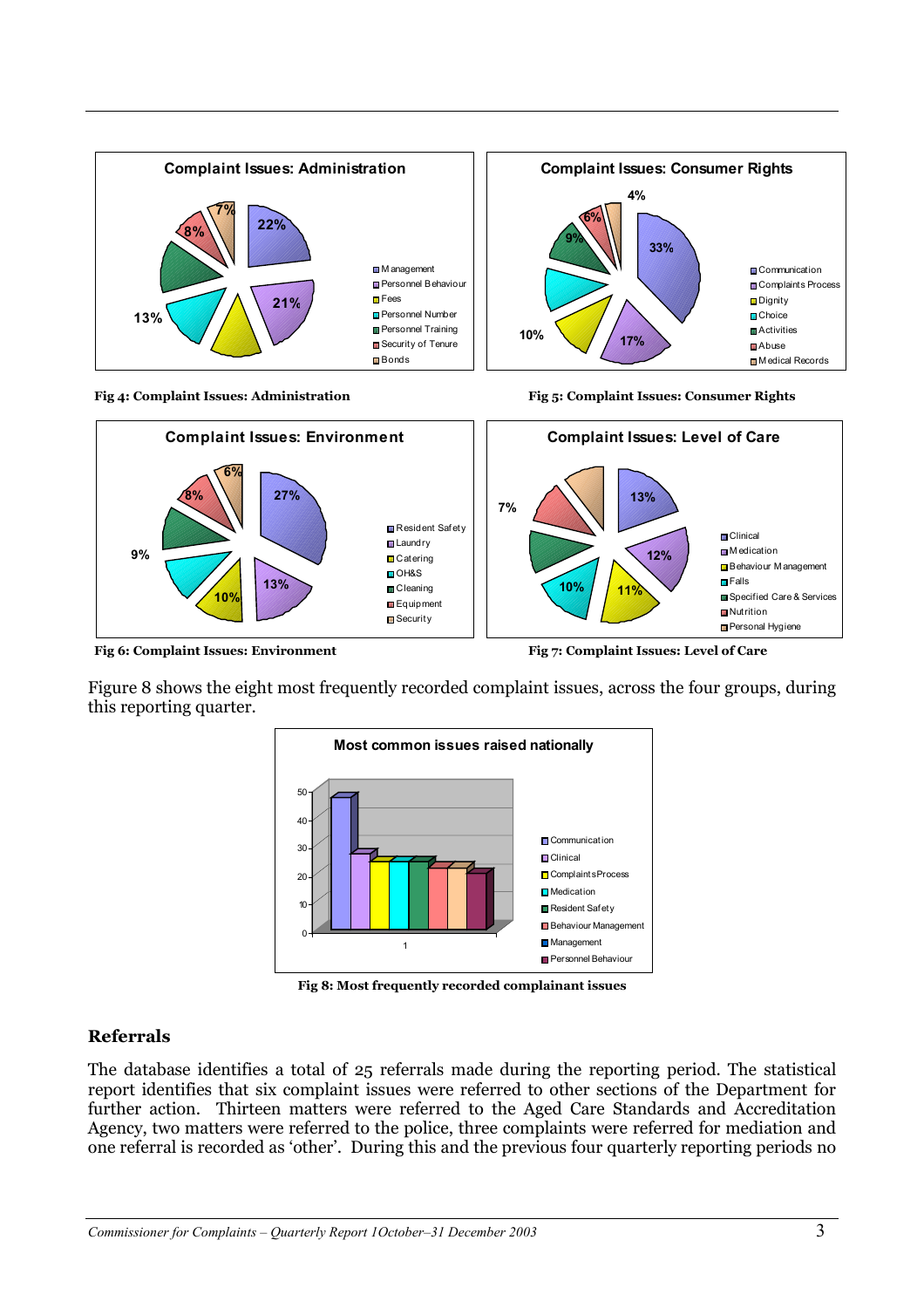matters are recorded as being referred to a Complaints Resolution Committee therefore the accuracy of data input is questioned.

It should be noted that a complaint may have a number of elements/issues for resolution and a referral made to an external agency does not necessarily mean that CRS officers take no further action with regard to the complaint.



#### **Non acceptance of Complaints and Appeals**

Based on *last status change* the database indicates that, across Australia, a total of 26 complaints were not accepted by the Scheme during the period ending 31 December 2003. Eleven of these complaints were received prior to 1 October 2003.

Queensland, South Australia, the Northern Territory and the Australian Capital Territory did not record any non-accepted complaints. Nineteen of the 26 complaints not accepted originated in Victoria (73 per cent), 11 per cent of non-acceptances were recorded in New South Wales and Western Australia and Tasmania each recorded eight per cent of the total.

The following figure shows the breakdown by jurisdiction, including those complaints that were received prior to 1 October 2003 and not accepted during this reporting period.



**Fig 10: Total Number of Complaints Not Accepted**

During this quarter, the Commissioner for Complaints was asked to provide advice in relation to four appeals against the non-acceptance of a complaint. The Commissioner recommended the decision in New South Wales be confirmed and the decisions in South Australia and Victoria be set aside. The appeal originating in Tasmania related to four issues within the one complaint. The Commissioner recommended the decision not to accept two issues be set aside and confirmed the decision not to accept remaining two issues.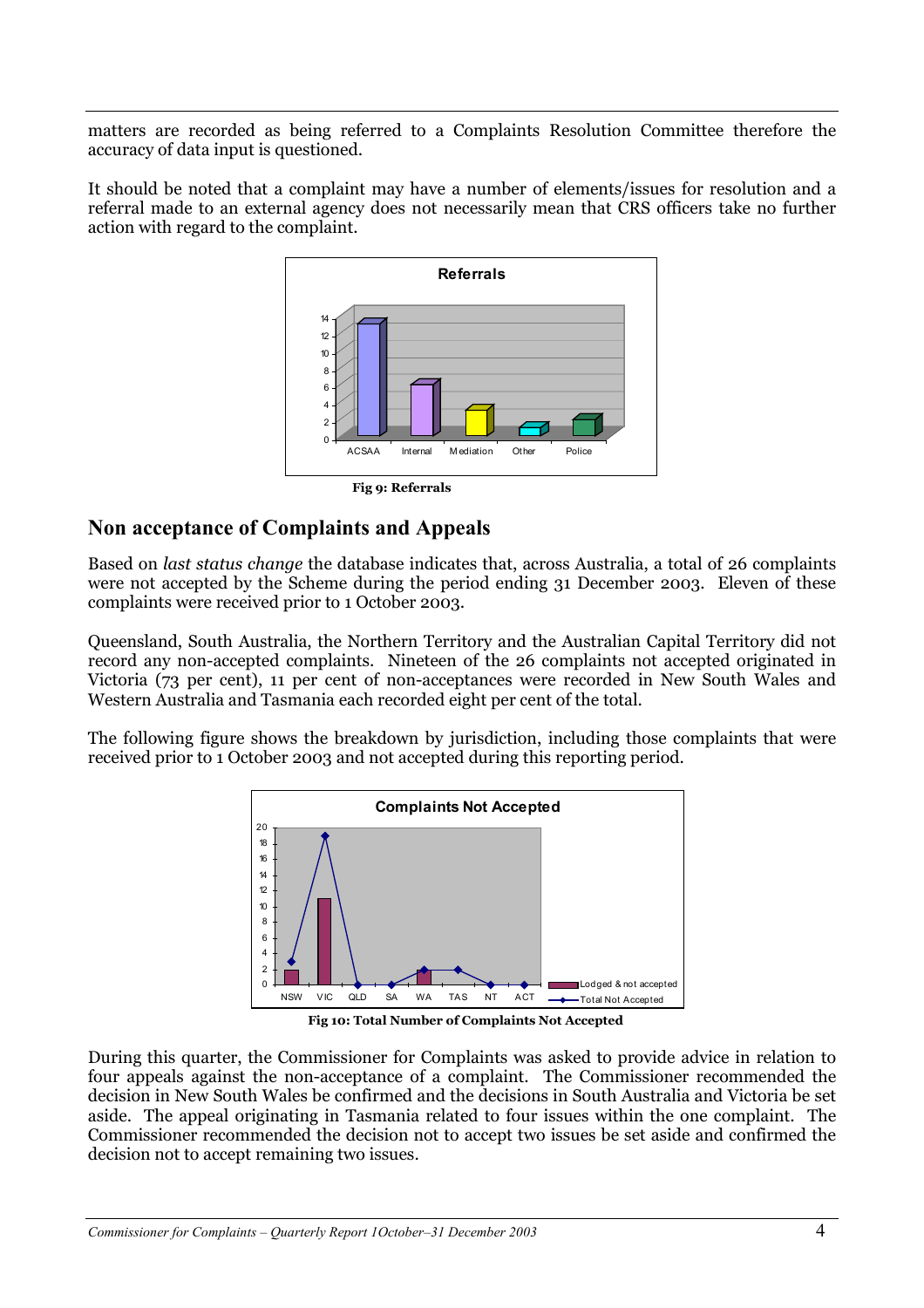

### **Committee Hearings by State and Territory**



Complaints Resolution Committees dealt with five complaints during the reporting period. The hearing in Queensland was adjourned owing to the non-appearance of either party and is to be rescheduled. One case in Victoria was a rehearing of a matter previously set aside by a Review Panel in this reporting quarter. Determinations have been provided in all but one case in New South Wales, which was heard toward the end of the reporting period. In addition to these matters one Determination relating to a hearing conducted in the previous quarter was also finalised.

The complaints involved a range of issues including confidentiality, intimidation, resident safety, internal complaints mechanisms, communication, clinical care, physical environment, nutrition and hydration.

### **Determination Reviews by State and Territory**

Two determination reviews were conducted during this reporting quarter and one decision pertaining to a review conducted on the last day of the previous quarter was finalised. Review Panels set aside one determination and confirmed two decisions. An application for review was received at the end of this reporting period and will be conducted during the next quarter.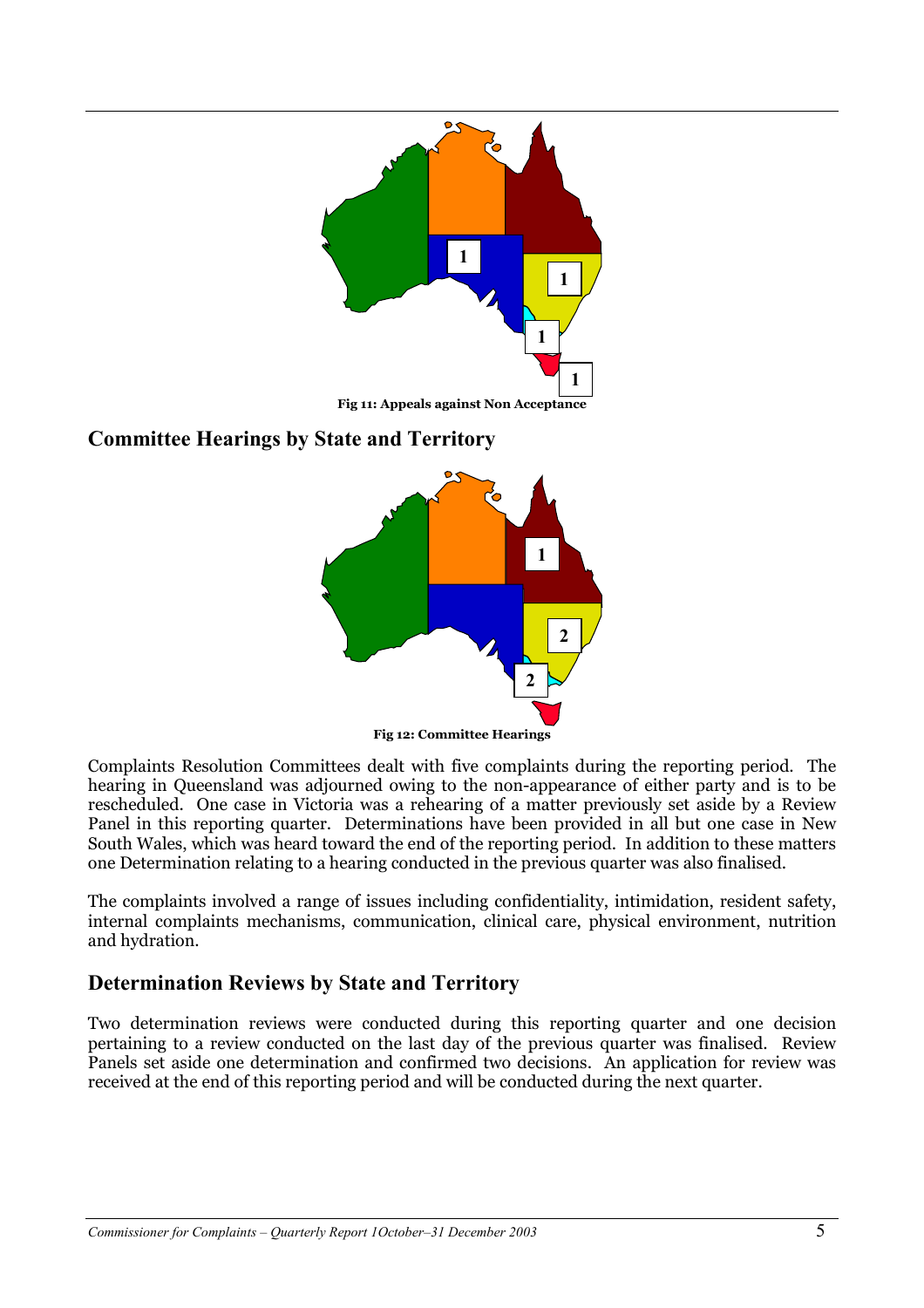

**Fig 13: Determination Reviews by State and Territory**

## **Information Statistics**

During the reporting period 86 per cent of the calls registered by the Scheme (1472) were recorded as information calls. All jurisdictions recorded a higher percentage of information calls when compared to the number of complaints registered. The following figure shows a percentage breakdown of the total number of information calls received during the period.



**Fig 14: Total number of information calls by jurisdiction**

The majority of callers (86 per cent) were seeking general information, however, 14 per cent of calls (203) sought information outside the jurisdiction of the Scheme.

The Scheme recorded the category of 723 callers seeking information. At a national level, 57 per cent of the 723 callers identified themselves as relatives, 15 per cent as currently employed staff, 11 per cent as care recipients, three per cent as friends, two percent as ex-staff and two per cent were listed as professional officers. The latter category includes solicitors, advocates, union representatives, medical practitioners and other health care professionals. Nine per cent were recorded as 'other' and one per cent as 'unknown'.

The database shows that 42 per cent (570) of information calls received by the Scheme nationally were concluded in less than 15 minutes. Thirty-five per cent of calls (470) took between 15 and 30 minutes, 19 per cent (263) between 30 minutes and one hour. Four per cent of calls (53) were concluded between one and three hours. One call, originating in New South Wales is recorded as taking over three hours.